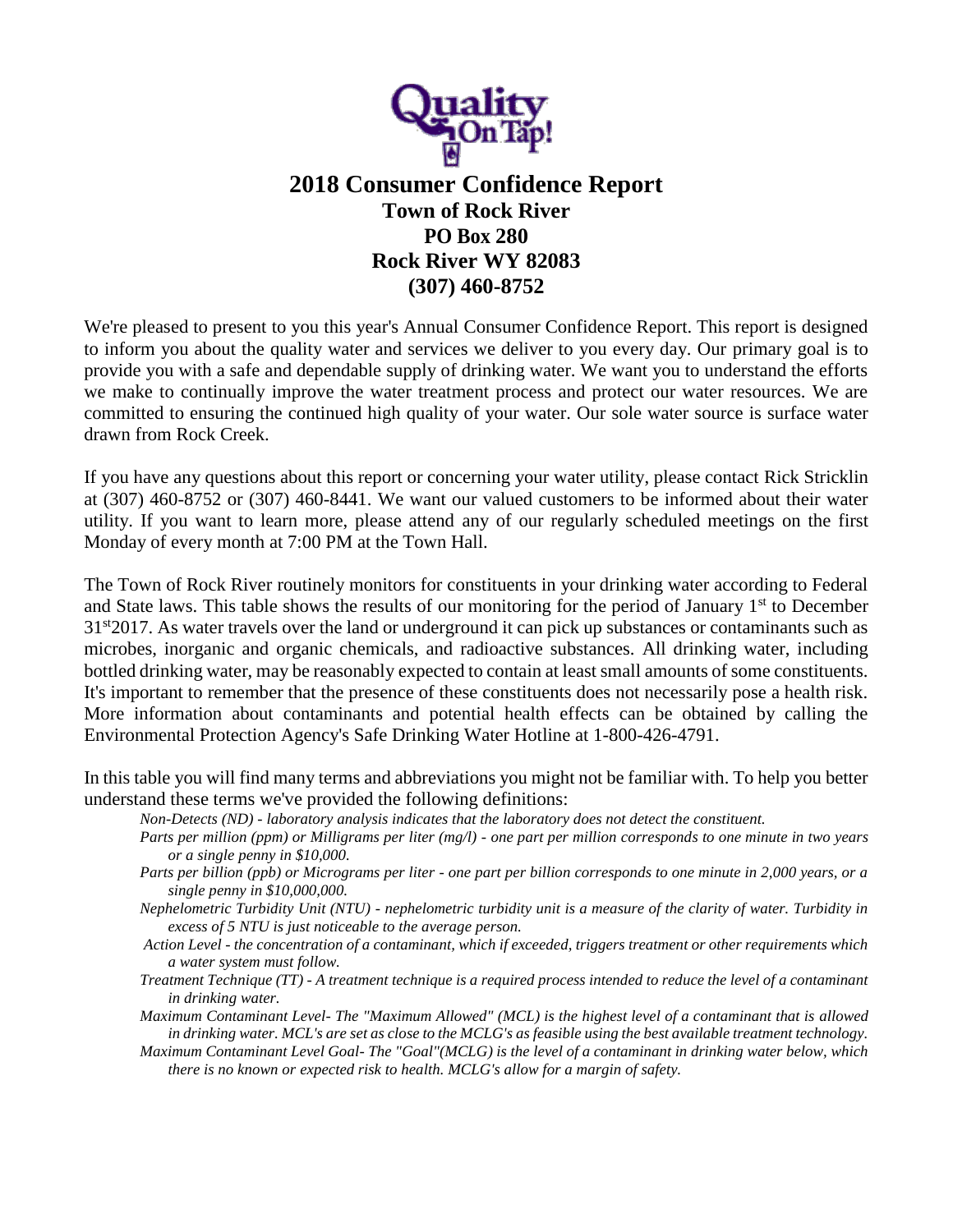| <b>TEST RESULTS</b>                                 |                  |                       |                         |                           |                |                                                     |  |  |  |  |
|-----------------------------------------------------|------------------|-----------------------|-------------------------|---------------------------|----------------|-----------------------------------------------------|--|--|--|--|
| TEST RESULTS                                        | Violation<br>Y/N | Level<br>Detected     | Unit<br>Measurement     | <b>MCLG</b><br><b>MCL</b> |                | Likely Source of<br>Contamination                   |  |  |  |  |
| Contaminant                                         | Violation<br>Y/N | Level<br>Detect<br>ed | Unit<br>Measureme<br>nt | <b>MCL</b><br>G           | <b>MCL</b>     | <b>Likely Source</b><br>$\sigma$ f<br>Contamination |  |  |  |  |
| Microbiological Contaminants                        | $\mathbf N$      | Absent                | Presence/ab<br>sence    | $\theta$                  | $\overline{0}$ | Man<br>Made/Natural                                 |  |  |  |  |
| Turbidity (highest level-May<br>2018)               | $\mathbf N$      | 0.062                 | <b>NTU</b>              | N/A                       | 0.3            | Soil runoff                                         |  |  |  |  |
| <b>Chemical Contaminants</b>                        |                  |                       |                         |                           |                |                                                     |  |  |  |  |
| Sodium (December 2018)                              | $\mathbf N$      | 1.8                   | ppm                     | None                      | None           | Naturally<br>occurring                              |  |  |  |  |
| Inorganic Chemicals                                 | $\mathbf N$      | <b>ND</b>             | ppm                     | Varies                    | Varies         | Naturally<br>occurring                              |  |  |  |  |
| Nitrate                                             | $\mathbf N$      | <b>ND</b>             | ppm                     | $\theta$                  | 10             | Soil runoff                                         |  |  |  |  |
| <b>Volatile Organic Chemicals</b>                   | $\mathbf N$      | ND                    | Ug/L                    | Varies                    | Varies         |                                                     |  |  |  |  |
| Xylenes (total)                                     | $\mathbf N$      | <b>ND</b>             | Varies                  |                           | 10,000         | Man Made                                            |  |  |  |  |
| Disinfectants and Disinfection<br><b>Byproducts</b> | $\mathbf N$      |                       |                         |                           |                | By-product of<br>drinking water                     |  |  |  |  |
| <b>TTHMs</b>                                        | $\overline{N}$   | 51                    | ppb                     | N/A                       | 80             | chlorination                                        |  |  |  |  |
| (Total trihalomethanes)                             | $\overline{N}$   | 51                    | ppb                     | N/A                       | 80             | By-product of<br>drinking water<br>chlorination     |  |  |  |  |
| <b>Total Haloacetic Acids</b>                       | $\mathbf N$      | 81                    | Ug/L                    |                           | 60             | By-product of<br>drinking water<br>chlorination     |  |  |  |  |
|                                                     |                  |                       |                         |                           |                |                                                     |  |  |  |  |

| Lead   |           |             | Action |            | # Sites |              |           |                                                                                                                  |
|--------|-----------|-------------|--------|------------|---------|--------------|-----------|------------------------------------------------------------------------------------------------------------------|
| and    | Date      |             | Level  | 90th       | Over    |              |           | Likely Source of                                                                                                 |
| Copper | Sampled   | <b>MCLG</b> | (AL)   | Percentile | AL      | <b>Units</b> | Violation | Contamination                                                                                                    |
| Lead   | 7/11/2018 | 1.3         | 15     | 32         |         | <b>PPM</b>   | N         | Erosion of natural elements;<br>Leaching from wood<br>preservitives; Corrosion of<br>household plumbing systems. |
| Copper | 7/11/2018 | 0           | 1.3    | 1.1        | 0       | <b>PPM</b>   | N         | Corrosion of household<br>plumbing systems; Erosion of<br>natural deposits.                                      |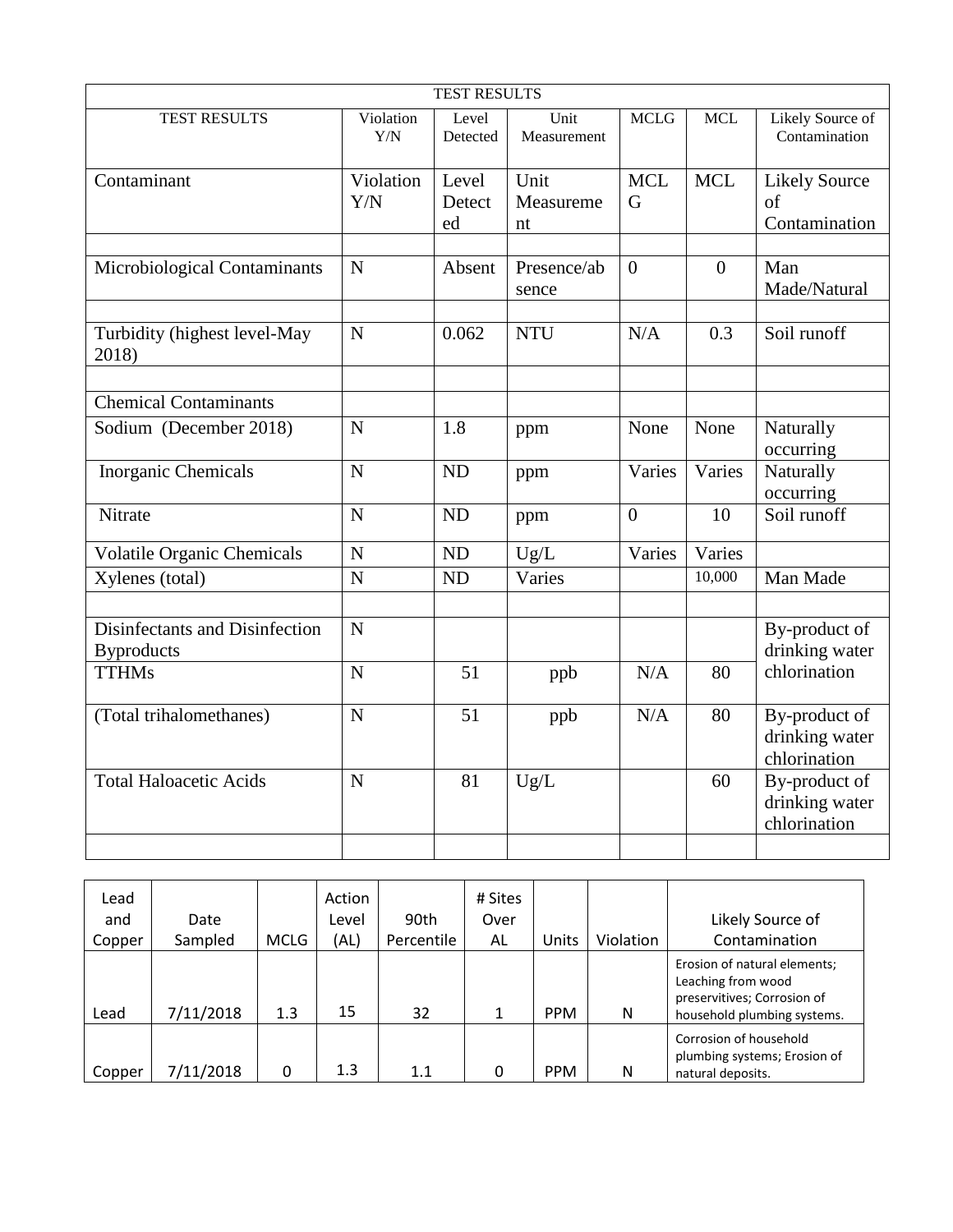- *The state allows us to monitor for some contaminants less than once per year because the concentrations of these contaminants do not change frequently. Some of our data, though representative, are more than one year old.*
- *Lead and Copper samples were taken 7/11/2018 thru 8/8/2018. Due to exceedance of 1 sample we will be sampling every 6 months for the next 2 cycles or until we no longer have any exceedances or 2 consecutive cycles as well as monitoring other water quality parameters as well.*

We test for over 80 different contaminants. Most of those which were not detected or at minute levels are not included in the table. A list is available upon request.

Certain chemical contaminants are monitored less than once a year. Our sampling frequency complies with EPA drinking water regulations.

The sources of drinking water include rivers, lakes, streams, ponds, reservoirs, springs and wells. As water travels over the surface of the land or through the ground, it can dissolve naturally occurring minerals and, in some cases, radioactive materials. The water can also pick up substances such as:

Microbial contaminants, such as viruses and bacteria, which may come from sewage treatment plants, septic systems, agricultural operations and wildlife.

Inorganic contaminants, such as salts and metals, which can be naturally-occurring or result from urban storm water runoff, industrial or domestic waste water discharges, oil and gas production, mining or farming.

Pesticides and Herbicides, which may come from agriculture, urban storm water runoff, and residential uses.

Organic chemical contaminants, which can come from industrial processes, gas stations, urban storm water runoff and septic systems.

Radioactive contaminants, can be naturally occurring or as a result of oil and gas production and mining activities.

If present, elevated levels of lead can cause serious health problems, especially for pregnant woman and young children. Lead in drinking water is primarily from materials and components associated with service lines and home plumbing. The Town of Rock River is responsible for providing high quality drinking water, but cannot control the variety of materials used in plumbing components. When your water has been sitting for several hours, you can minimize the potential for lead exposure by flushing your tap for 30 seconds to 2 minutes before using for drinking or cooking. If you are concerned about lead in your water, you may wish to have your water tested. Information on lead in drinking water, testing methods, and steps you can take to minimize exposure is available from the Safe Drinking Water Hotline or at http://www.epa.gov/safewater/lead.